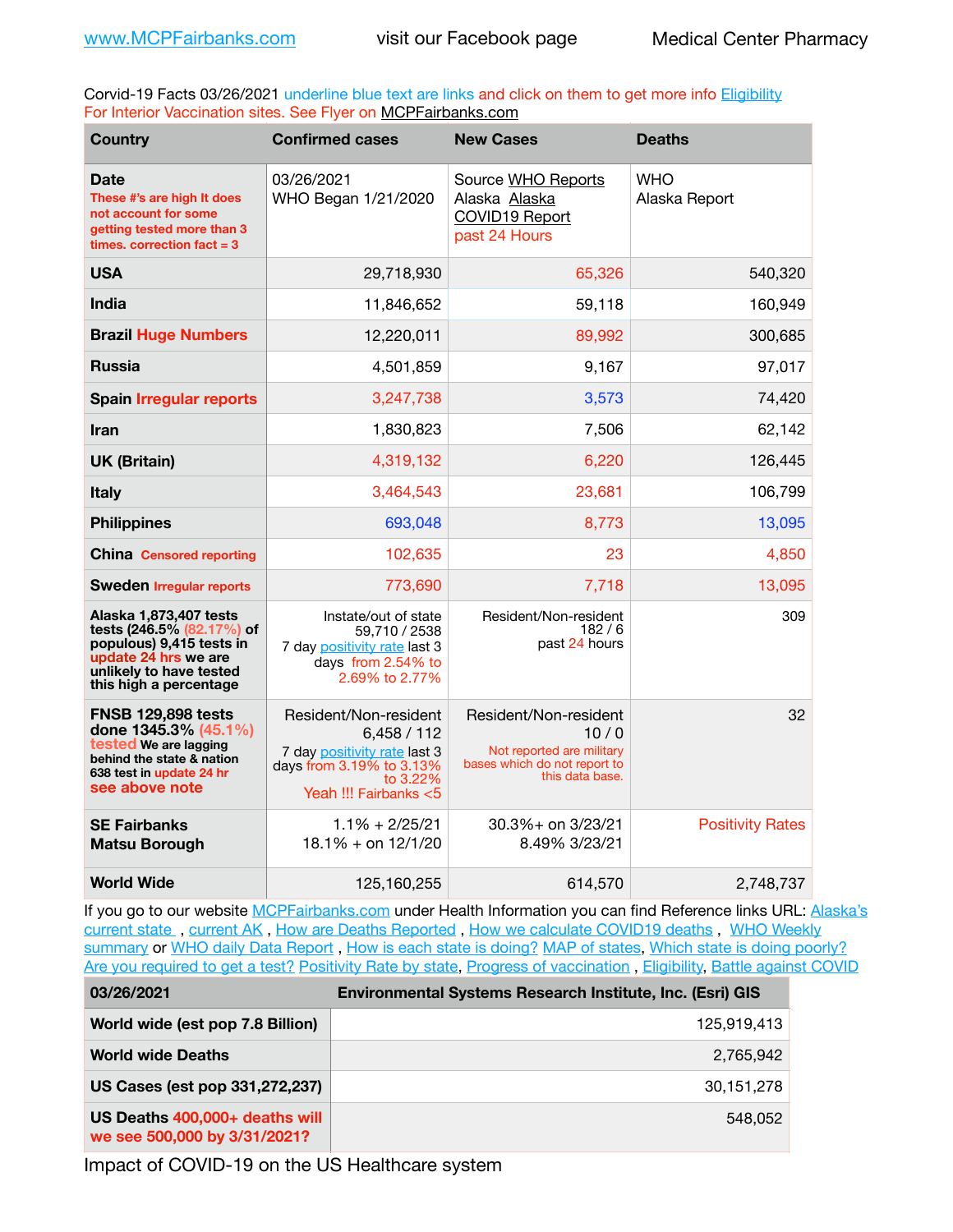Estimated US Population 331.3 million 182.2% (60.7%) have been tested (603 million) Estimated 5% of US population will test positive for Covid-19 16.56 million (currently 30.1 Million (9.11%) of population tested positive vs Alaska (7.86%) we have currently tested an est. 603 million based on 30.1 mill that have tested positive discount some of these numbers by 67% to account for multiple testing of same person. If 8% will require hospitalization of the 16.56 million positive cases, we would need 1.325 million beds. Estimated by the American Hospital Association there are 800,000 staffed beds available.

The US has 2.8 hospital beds per 1000 our needs could be 56, China had 4.3, Italy 3.2, South Korea 12.3

The USNS Mercy and Comfort added **2,000** staffed beds, not ICU Of these estimated to be admitted to ICU 860,000. to ICU beds The US has 16,000 ICU beds we have 68,000-85,000 beds US could need 299,000beds with ventilators <16,000 ventilators

 The Needs

**Summation:** Estimated needs could be 1.325 million hospitalized beds for just COVID-19 patients alone. If positives represents 5% of test run, then approximately 603 million have been tested, we have no idea how many tests have been run or how many multiple tests conducted on the same person, resulting in 30.1 million positive tests run with 548,052 with 1,688 deaths in the past 24 hours, ave 2320/day. In AK, with 59,710 positive cases 7.86% of Alaska, 1,340 hospitalizations, and 309 deaths. Hospitalization rate is 2.24% of those that test positive, Death Rate 0.518% overall or 23.06% of those hospitalized. Those >60 y/o represent 15% of positive cases, yet represent 80% of deaths. 387,843 vaccines given equal approximately 158,064 (20.8%) completed series and 229,779 (30.23%) vaccinated once of population

Normal ICU stay 5-7 days, estimated ICU stay for COVID-19 2-3 weeks and they could tie up a ventilator for that length of time also, helping only 1/3 as many patients.

This is why we need to flatten the curve by social spacing and only essential travel.

Expected Death (these are just estimates based on other countries) if 5% of the US Population (16.56 million) test positive we are now at 29.137 million positive (8.8%) and if

1% die = 165,600 people

2% die = 311,200 people

3% die = 496,800 people

6% die = 993,600 people obviously we have passed the 1.325 million positive cases we are 29.137 million so if 5% of the US population (16.56 million) test positive and 6% of those die = 993,600 deaths if no vaccine, or if 3.09% (511,704) will die, but we are 104.8% of the way there in 52 weeks (1 year).

World wide death rate of positive tests actually 2.20%. The US is at 548,052 1.82% of those actually tested positive, that is 70% lower death rate than when we started in 3/2020 , started at 6%. But we are slipping Death % have gone from 1.67 to 1.82%. There are 7.8 Billion people in the world 331 million live in the US (4.2% of the world's population) 9.11% have tested positive. The US deaths represents 19.81% of the world's death numbers and 23.94% of worldwide confirmed cases.

In comparison to the flu in the US.

CDC Estimates. From 2010 to 2016, the flu-related death rate was between 12,000 and 56,000, with the highest season being 2012 to 2013 and the lowest being 2011 to 2012. Most deaths are caused by complications of the flu, including pneumonia or a secondary bacterial infection of the heart or brain. or 2,000 to 9,333 per year. In 2020 in the US has 19 million cases 180,000 hospitalized and 10,000 (0.052%) have died, typically it is 2% will die, compared to 1.82% with COVID19. 182.2% (US), 246.5% (Alaska), & 135.3% (Fbks) are still too few to protect us from future outbreaks. Experts feel that we need either need people to get infected with the virus and develop antibodies or get vaccinated to create immune antibodies to protect us, that we need >60% of the population to have positive antibody tests and preferably 70-90%, one expert felt they would not feel confident til >85% were positive, to give assurance (herd immunity) in order to go without masks and social distancing. NY City seems to have the highest number at 20%. Testing is so important. Currently we are testing at 46.67 Million tests per month. At this rate to test everyone once it will take 7.03 months or over 0.58 years. To test 3 times it would take 21.09 months or 1.73 years

The [Flu](https://lnks.gd/l/eyJhbGciOiJIUzI1NiJ9.eyJidWxsZXRpbl9saW5rX2lkIjoxMDMsInVyaSI6ImJwMjpjbGljayIsImJ1bGxldGluX2lkIjoiMjAyMTAyMjYuMzYwNDA3NTEiLCJ1cmwiOiJodHRwczovL3d3dy5jZGMuZ292L2ZsdS93ZWVrbHkvb3ZlcnZpZXcuaHRtIn0.ePMA_hsZ-pTnhWSyg1gHvHWYTu2XceVOt0JejxvP1WE/s/500544915/br/98428119752-l) (Influenza kills approximately 1-2% of those infected ([1.6% positivity in Alaska](http://dhss.alaska.gov/dph/Epi/id/SiteAssets/Pages/influenza/trends/Snapshot.pdf) zero deaths for flu), SARS killed 800 people total, COVID19 appears to kill 1.82% > 520,000 of those that test positive (8.93% of US COVID) or 8% less deadly than the flu and seems to be more contagious. (Seems to spread more readily) [Flu](https://lnks.gd/l/eyJhbGciOiJIUzI1NiJ9.eyJidWxsZXRpbl9saW5rX2lkIjoxMDEsInVyaSI6ImJwMjpjbGljayIsImJ1bGxldGluX2lkIjoiMjAyMTAyMjYuMzYwNDA3NTEiLCJ1cmwiOiJodHRwOi8vZGhzcy5hbGFza2EuZ292L2RwaC9FcGkvaWQvUGFnZXMvaW5mbHVlbnphL2ZsdWluZm8uYXNweCJ9.oOe3nt2fww6XpsNhb4FZfmtPfPa-irGaldpkURBJhSo/s/500544915/br/98428119752-l)  [rates dropped from 300 to single digits this year](https://lnks.gd/l/eyJhbGciOiJIUzI1NiJ9.eyJidWxsZXRpbl9saW5rX2lkIjoxMDEsInVyaSI6ImJwMjpjbGljayIsImJ1bGxldGluX2lkIjoiMjAyMTAyMjYuMzYwNDA3NTEiLCJ1cmwiOiJodHRwOi8vZGhzcy5hbGFza2EuZ292L2RwaC9FcGkvaWQvUGFnZXMvaW5mbHVlbnphL2ZsdWluZm8uYXNweCJ9.oOe3nt2fww6XpsNhb4FZfmtPfPa-irGaldpkURBJhSo/s/500544915/br/98428119752-l) note the start of mask wearing impacted flu numbers. Alaska has 59,710 so far, 6,458 in Fairbanks or 1 of every 9 of Alaskans, and with 32 of 309 deaths 1 in 10, the first case was transient foreign airline crew member. Interesting, the Source of Alaska's SARS-Cov2 virus originated not from East Asia by travelers or the west coast (Washington where it was first observed) , but came from the east coast of the US, and they were inoculated first from Europe, accordingly from New York's Governor and CDC. Currently 36 Variants known, only 15 of major concern in the US. (Europe's (china's)) Primary, plus an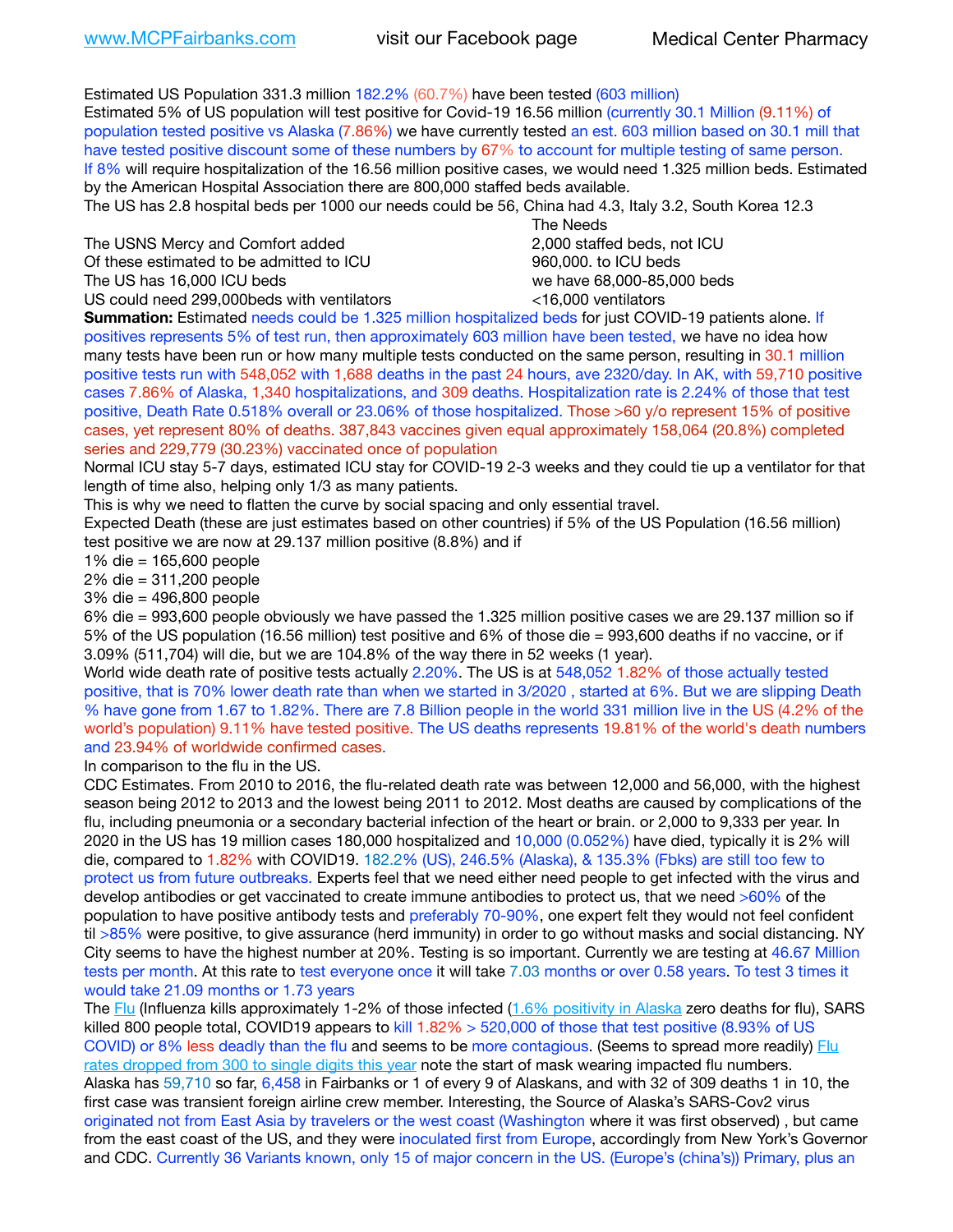## Ohio variant (COH.20G/501Y), and (26) a [UK](https://www.cdc.gov/coronavirus/2019-ncov/transmission/variant-cases.html) (B.1.1.7), (7) South African (1.351), and (2) Brazil (P.1), we have seen 3, Europe's (China) [variant,](https://www.webmd.com/lung/news/20210318/cdc-who-create-threat-levels-for-covid-variants?ecd=wnl_cvd_031921&ctr=wnl-cvd-031921&mb=kYbf7DsHb7YGjh/1RUkcAW0T6iorImAU1TDZh18RYs0=_Support_titleLink_2) Brazil, UK in Alaska so far.

**Best practice protection** is good personal Hygiene do not touch eyes, nose, mouth, wash hands frequently for at least 20-30 seconds, before you touch your face, and observe personal spacing of 6-18 feet. Remove your shoes in your house, frequently clean surface areas, let the cleaner sit 15-20 sec before wiping off. **We are recommending to wear any kind of mask.**

Drug treatment is being researched, but as yet not been verified, only suggested. Best to isolate those sick and isolate those most susceptible (old and preconditioned with risk factors)

**Risk factors:** Cardiovascular disease (56.6%), Obesity (41.7%), Diabetes (33.8%), age >60, respiratory problems, especially smokers or those who vape, High Blood Pressure

If you have been exposed self isolate for 2-4 weeks

One episode in China, a man tested negative for 27 days before showing symptoms. So Isolation may want to be considered up to 4 weeks not just 10-14 days.

Italy 1 in 10 positive cases admitted to ICU due to Hypoxic failure requiring mechanical ventilation. In NY it was 1 in 7 that required hospitalization, of the 5700 hospitalized 2634 were discharged (79% (2081)) or added (21%(553)), 9 in 10 put on a ventilator died.

Public policy development and education is important. **How Long does Covid-19 stay on objects** Air (droplets in air, sneeze/cough) up to 3 hours

| 4 hrs    |
|----------|
| 9.04 hrs |
| 11 hours |
| 24 hrs   |
| 72 hours |
|          |

(Influenza virus 1.82 Hrs)



## Updated graph numbers.

| Project outward                |                  |                        |  |  |
|--------------------------------|------------------|------------------------|--|--|
| Exhalation can spray           | 1.5 m $(4.9$ ft) |                        |  |  |
| spittle (droplets)             |                  |                        |  |  |
| Coughing                       |                  | $2 \text{ m}$ (6.6 ft) |  |  |
| Sneeze                         |                  | 6 m (19.7 ft)          |  |  |
| Development of immune response |                  |                        |  |  |

Early viral testing tests to see if you currently have the virus. Later antibody testing tells us if you have been exposed and survived. But does not tells us if you have immunities to the virus. We will need to have both tests done in order to open the community..

Viral Antigen and Viral RNA tells us you have the disease and can spread the disease and can or are currently sick. IgM (short term) and IgG (long term antibodies) tells us you

have experienced the virus or had the vaccine, and got over it. You may be resistant if your [antibody levels](https://www.cdc.gov/coronavirus/2019-ncov/lab/resources/antibody-tests.html) are high enough. [Current](https://l.facebook.com/l.php?u=https://www.itv.com/news/2020-10-26/covid-19-antibody-levels-reduce-over-time-study-finds?fbclid=IwAR3Dapzh1qIH1EIOdUQI2y8THf7jfA4KBCaJz8Qg-8xe1YsrR4nsAHDIXSY&h=AT30nut8pkqp0heVuz5W2rT2WFFm-2Ab52BsJxZZCNlGsX58IpPkuVEPULbIUV_M16MAukx1Kwb657DPXxsgDN1rpOQ4gqBtQsmVYiWpnHPJo2RQsU6CPMd14lgLnQnFWxfVi6zvmw&__tn__=-UK-R&c%5B0%5D=AT1GaRAfR_nGAyqcn7TI1-PpvqOqEKXHnz6TDWvRStMnOSH7boQDvTiwTOc6VId9UES6LKiOmm2m88wKCoolkJyOFvakt2Z1Mw8toYWGGoWW23r0MNVBl7cYJXB_UOvGklNHaNnaNr1_S7NhT3BSykNOBg) [View of antibodies/immunity](https://www.livescience.com/antibodies.html)[.](https://www.itv.com/news/2020-10-26/covid-19-antibody-levels-reduce-over-time-study-finds) We have tested currently 246.5% (82.17%) of the Alaskan population and over little over 182.2% (60.7%) of the US population, discount these numbers by 67% to reflect multiple testing of the same person. To be safe, we need at least 25% to see if we are making progress, [60%](https://www.jhsph.edu/covid-19/articles/achieving-herd-immunity-with-covid19.html) to barely [qualify](https://www.nature.com/articles/d41586-020-02948-4) to be safe, and [70-90%](https://www.mayoclinic.org/herd-immunity-and-coronavirus/art-20486808) to be assured we will not see a second wave of sickness. Some experts will not feel safe til we are

### [at 85%](https://www.bannerhealth.com/healthcareblog/teach-me/what-is-herd-immunity).

Three types of clinical laboratory COVID-19 or SARS-CoV-2 tests are being developed:

Molecular Gene sequencing (current method), Viral antigen (testing parts of the virus), Host antibody tests (serology). They detect the virus in different ways.

Mask & [Mask Usage:](https://www.nationalgeographic.com/history/2020/03/how-cities-flattened-curve-1918-spanish-flu-pandemic-coronavirus/) N95 filter out 95% of the particles in the air 3 microns in size or larger.

Mold sizes are about 10-12 microns in size. Bacteria are larger, so is dust

Gas molecules and viruses are smaller. PM2.5 are 2.5 microns in size.

**Viruses** can be 1 micron in size, 0.3 micron in size, or 0.1 microns in size, so they **will pass right through**. **We recommend wearing any mask, the mask may provide up to 5 times the protection** ver **wearing no mask at all**. It still **does not protect** the wearer from contracting the infection, it **can inhibit** the spreading, something is **better than nothing at all**.

**Remember there is a clean side ( the side towards you) and a dirty side,** the side to the contaminated air is dirty. If you are COVID positive then this is reversed. When handling the mask, do not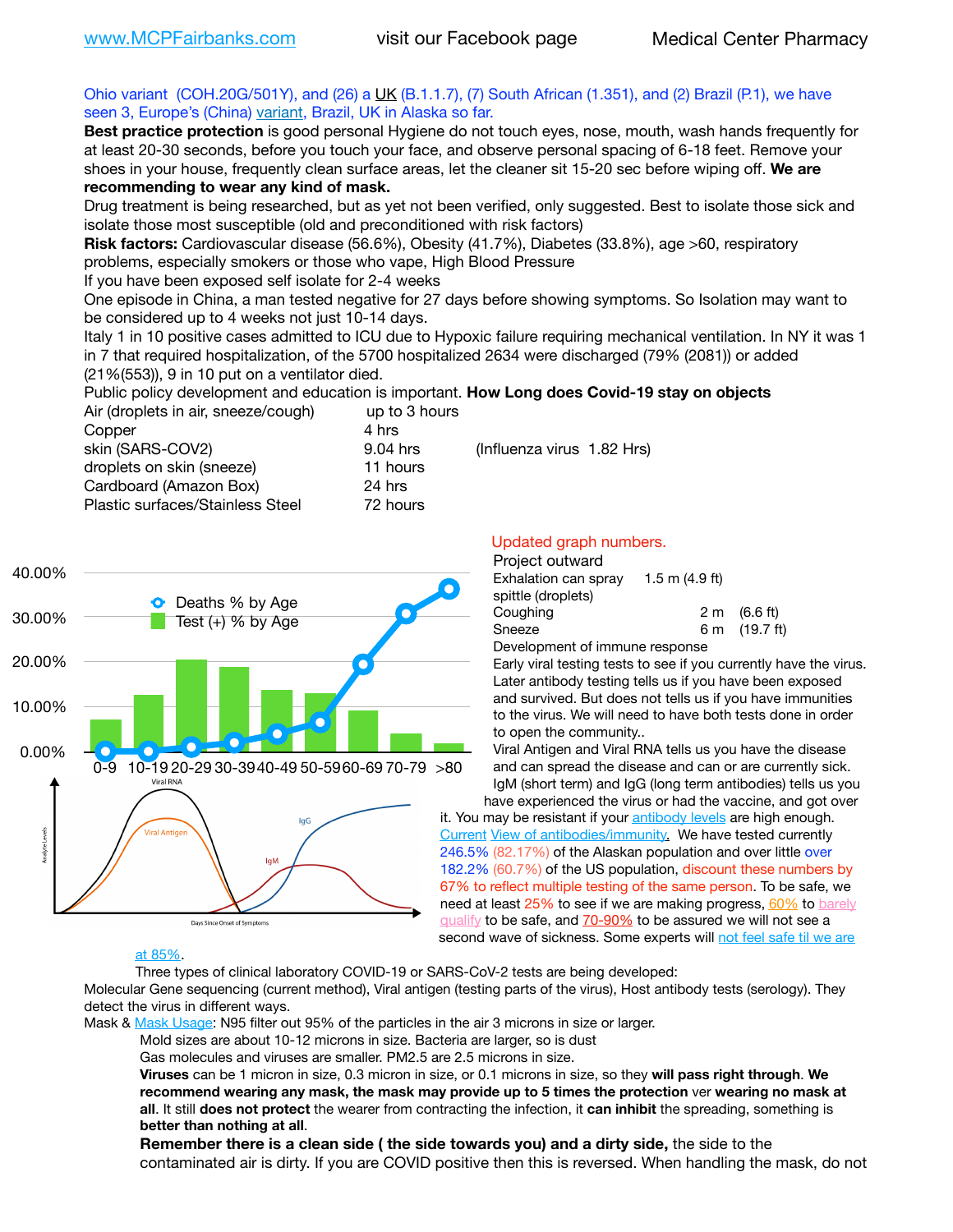touch the dirty side and then touch your face, Wash properly your hands first after touching the dirty side before touching your face. If you are infected the dirty side is the inside surface of the mask. Wash your homemade mask in hot water wash >133F (for at least 10 minutes) and rinse to sanitize with high heat >133F Plus and a weak bleach or peroxide (not Both) the mask. Daily if possible. If you are a frontline health care provider with a homemade fabric mask 2 hours. Do not touch the dirty side.

**Alcohol solutions** should be 60-80% alcohol **70%** is optimal. **Keep wet and rub 30 seconds**, or Happy Birthday song sung 3 times. **Hydrogen peroxide diluted to 2%** or 4 teaspoonful per quart of water (20ml per 946ml) Bleach the same ratio **Vinegar and ammonia are good cleaning agents, but not disinfectants**. **Do not mix** any of these agents together, toxic fumes can result. **Disinfectants, in order to be effective**, should remain on the applied surface, to be cleaned moist **(wet) for 30 seconds to 4 minutes** depending on material. Caution may dissolve glue or adhesives or bleach and discolor items, check with manufacturers. Do not let it get inside electronic devices. UV (10 minutes), [UV light](http://www.docreviews.me/best-uv-boxes-2020/?fbclid=IwAR3bvFtXB48OoBBSvYvTEnKuHNPbipxM6jUo82QUSw9wckxjC7wwRZWabGw) only kills where it can see.

#### **Myths**

Taking hot baths, using colloidal silver, eating garlic soup, gargling with bleach are not proven to be effective. We have already seen using chloroquine taking the wrong form in the wrong dose can be fatal, one death and one critically injured. (see Arizona couple after listening to the president)

**We have heard of all kinds of cures.** To date there is no curative or preventative treatments, only supportive therapy. At this point there is **no proof** that Quinine, zinc, Hydroxychloroquine, Chloroquine, or Vitamin C works. As they say wives-tale at best, irresponsible reporting most likely. We have seen no information that they work, ineffective dosing issues, over-dosing issues, permanently killing the senses of smell or taste, inappropriate usage, cardiac arrhythmias, and death from the usage of these agents have been reported.

The virus may die out with heat of summer, or cold weather, this is a myth, There are a couple of studies at show the virus can withstand 98F. We know the body tries to use up to 104F to potentiate our immune system, to kill viruses. Taking NSAID, Aspirin, Ach-Inhibitors, Arb's and you get the COVID-19 infection are not contraindicated and no clinical evidence that says you should stop any of these classes of medications. It would be misguided and ill advised if you did so In other words, Unless your doctor makes changes, keep taking your medications unless told to do otherwise.

 As of 12/21/20, DHSS is aware of 11 reports regarding possible allergic reactions from Alaska's hospitals to CDC: Bartlett Regional Hospital (8), Providence Alaska (2) and Fairbanks Memorial Hospital (1). Two were identified as anaphylaxis and one of those resulted in hospitalization for ongoing monitoring. In the other three cases, symptoms were mild and not considered anaphylaxis. Symptoms have resolved in all cases and the hospitalized patient has been discharged and is doing well. The CDC said there appears to be no obvious geographic clustering of these reactions, nor was a specific production lot involved. People who experience anaphylaxis after the first dose should not receive a second dose, according to CDC recommendations.

| <b>Conflict</b>                                       | <b>Combat Death</b> | Past 24 hours |
|-------------------------------------------------------|---------------------|---------------|
| <b>Revolutionary War</b>                              | 8,000               |               |
| <b>Civil War</b>                                      | 214,938             |               |
| <b>World War I</b>                                    | 53,402              |               |
| <b>World War II</b>                                   | 291,557             |               |
| <b>Korean Conflict</b>                                | 33,686              |               |
| Vietnam                                               | 47,424              |               |
| <b>Gulf War</b>                                       | 149                 |               |
| Afghanistan                                           | 1,833               |               |
| Iraq                                                  | 3,836               |               |
| <b>1918 Flu</b>                                       | 675,000             |               |
| 9/11 deaths                                           | 2,977               |               |
| <b>COVID19 deaths from</b><br>1/20/2020 to 03/26/2021 | 548,052             | 1,688         |

Magnitude of Death Comparison

Check our website [www.MCPFairbanks.com](http://www.MCPFairbanks.com) for the 13 testing sites in the interior of Alaska.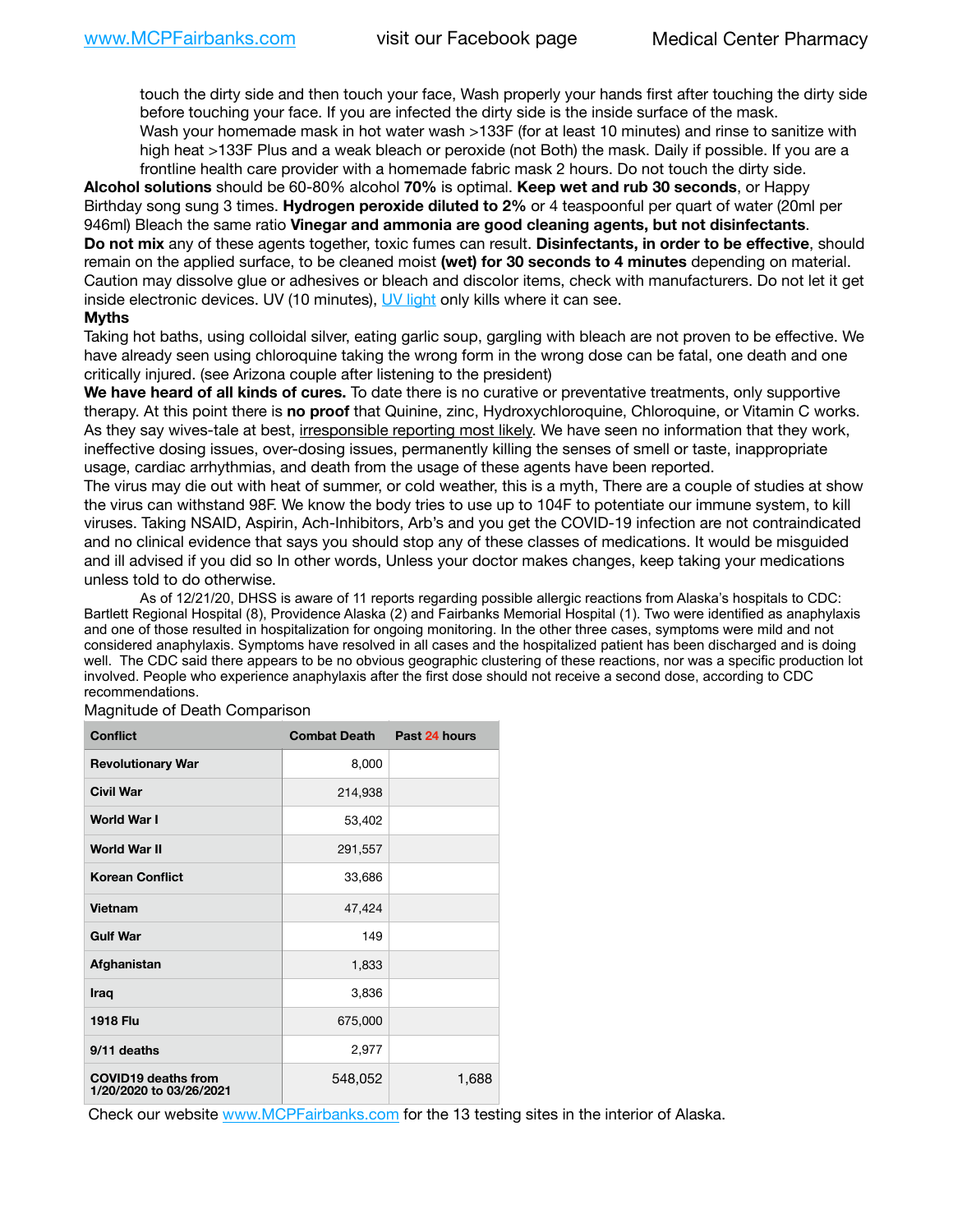| Group                         | Alaska COVID19 Vaccine plan 12/30/2020<br>update as of 03/26/2021 Eligibility                                                                                                                                                                                                                                                                                                                                                                                                                                                                                                                                                                                                                                                                                                                                                                                                                                               | Who can get the<br>vaccines?<br><b>Availability</b>                                                                                                     |
|-------------------------------|-----------------------------------------------------------------------------------------------------------------------------------------------------------------------------------------------------------------------------------------------------------------------------------------------------------------------------------------------------------------------------------------------------------------------------------------------------------------------------------------------------------------------------------------------------------------------------------------------------------------------------------------------------------------------------------------------------------------------------------------------------------------------------------------------------------------------------------------------------------------------------------------------------------------------------|---------------------------------------------------------------------------------------------------------------------------------------------------------|
|                               | Who is in this group                                                                                                                                                                                                                                                                                                                                                                                                                                                                                                                                                                                                                                                                                                                                                                                                                                                                                                        |                                                                                                                                                         |
| Phase 1a Tier 1               | Long Term care Facility - Staff & Residents<br>Skilled care, Assisted living,<br>Intermediate care with developmental disabilities,<br>Residential Care facilities,<br>State Veterans Homes.<br>Front Line Hospital and Health care workers, beside personal, High Risk jobs (examples ICU, ER,<br>Surgery, Physicans/prescribers, COVID units, Respiratory/OT/PT/ST Therapists, Lab Techs,<br>Facility Security, House Keeping (Environmental services), Dietary)                                                                                                                                                                                                                                                                                                                                                                                                                                                          | Now, limited audience                                                                                                                                   |
| Phase 1a Tier 2               | Front Line EMS Fire Service providing medical services, Vaccine providers, (That<br>their services are critical), Air and Ground EMS, Community health aides,<br>Practitioners. Health care workers providing vaccines                                                                                                                                                                                                                                                                                                                                                                                                                                                                                                                                                                                                                                                                                                      | Now, limited audience                                                                                                                                   |
| Phase 1a Tier 3               | Starting 1/4/2021<br>Healthcare workers who have contact with residents >65 y/o and provide regular healthcare<br>services that can not be postponed without impacting short or long term outcomes, or cannot be<br>provided remotely (Not regular populous yet), direct patient contact, in contact with infectious<br>materials,                                                                                                                                                                                                                                                                                                                                                                                                                                                                                                                                                                                          | Starting 1/4/2021                                                                                                                                       |
| Phase 1a Tier 4               | Health care workers providing COVID19 vaccines to phase 1 populations                                                                                                                                                                                                                                                                                                                                                                                                                                                                                                                                                                                                                                                                                                                                                                                                                                                       | <b>TBA</b>                                                                                                                                              |
| Phase 1b Tier 1<br>Now active | Age > 65 (General Public) register http://covidvax.alaska.gov/ or call 1-907-646-3322<br>(many Appts have been filled within 24 hrs of initial opening, be patient for future<br>appointments, pending vaccine availability)                                                                                                                                                                                                                                                                                                                                                                                                                                                                                                                                                                                                                                                                                                | Opened 1/6/21<br>sign up on line or call<br>1-907-646-3322                                                                                              |
| Phase 1b Tier 2<br>Now active | People that are >50 y/o that have at least 1 high risk disease. such as BMI >30. Front Line<br>Essential >50 y/o who's duties are performed with the public/co-workers < 6 feet apart.<br>Emergency responders(troopers, firefighters, Office of children Services staff, Public health<br>workers, teachers preK-12, and all support staff, childcare workers and staff, indigenous<br>language and culture educators, food and seafood workers, grocery store employees, public<br>transit, essential air services, rural cab services, US Postal workers, mail planes, Utility & power<br>(rural), Water and Waste water (Rural), Congregate living settings, acute psychiatric, correctional,<br>group homes, homeless shelters, substance abuse shelters, transitional living homes. Pandemic<br>response staff who have come in contact with SARS-COV2 patients. If you assist someone to an<br>appointment $>65$ y/o | Beginning 2/11/2021 Now<br>taking and scheduling<br>appointments. Register<br>http://covidvax.alaska.gov/<br>or for help you can call<br>1-907-646-3322 |
| Phase 1b Tier 3<br>TBA        | ages 55-64 y/o,<br>>16 y/o living in <b>unserved (roadless non-urban)</b> (lack water and sewer services) communities<br>See 1b Tier 2 : Frontline essential workers 16-50 with >2 High risk health conditions working < 6<br>feet with public or co-workers,<br>Pre-K-12 staff, All childcare and support staff, indigenous language and culture<br>First responders, Office of children services, grocery store workers, Public transit, US Postal<br>workers, Utility workers, water and waste water workers.                                                                                                                                                                                                                                                                                                                                                                                                            | effective now 3/4/21                                                                                                                                    |
| Phase 1b Tier 4               | Age $>$ 50 y/o with 2 or more risk factors<br>See Tier 1, 2, & 3 : Frontline workers 16-50 y/o not in Tier 1-3                                                                                                                                                                                                                                                                                                                                                                                                                                                                                                                                                                                                                                                                                                                                                                                                              | in effect now 3/4/21                                                                                                                                    |
| Phase 1c                      | Ages >55 y/o, 16-64 with High Risk Medical Conditions or you drive such a<br>person to get vaccinated, work in Cybersecurity, Infra-structure security,<br>multi-generational households, any age driver/care provider for those > 55<br>y/o currently getting a vaccine, other essential workers to be defined                                                                                                                                                                                                                                                                                                                                                                                                                                                                                                                                                                                                             | Effective now 3/4/21                                                                                                                                    |
| Phase 2 (now in<br>effect)    | General population > 16 y/o<br>Vaccinations via pharmacies, Doctor's offices, Clinics Public Health sites (Mobile<br>clinics, Federally Qualified Health Centers, Public Health Clinics, Other clinics                                                                                                                                                                                                                                                                                                                                                                                                                                                                                                                                                                                                                                                                                                                      | CURRENT 3/9/21 contingent on<br>vaccine availability                                                                                                    |
| Phase 3                       | Provide Vaccination services to the rest of the population, with equal access.<br>Monitor coverage, to critical populations improve delivery to low vaccine areas<br>Monitor cold chain supply transfers to minimize wastage.                                                                                                                                                                                                                                                                                                                                                                                                                                                                                                                                                                                                                                                                                               | TBA                                                                                                                                                     |

# Many Alaskans live with underlying health concerns

You can not change your age but you can affect change with other risk factors. Nov. 17, 2020 for more information check out [Alaska DHSS Insights](http://dhss.alaska.gov/dph/Epi/id/Pages/COVID-19/blog/20201117.aspx)

Epidemiologists within the Section of Chronic Disease Prevention and Health Promotion analyzed reports from about 8,500 randomly-selected Alaska adults who participated in the annual [Behavioral Risk Factor Surveillance System \(BRFSS\)](http://dhss.alaska.gov/dph/Chronic/Pages/brfss/default.aspx) telephone survey between 2016 and 2018.

About 67% of Alaska adults — two out of three — have at least one of the following ongoing health concerns that have been shown to increase chances for serious illness from COVID-19:

- 46% of Alaska adults are current or former smokers
- 32% have obesity BMI >30.0
- 8% have type 1 or type 2 diabetes